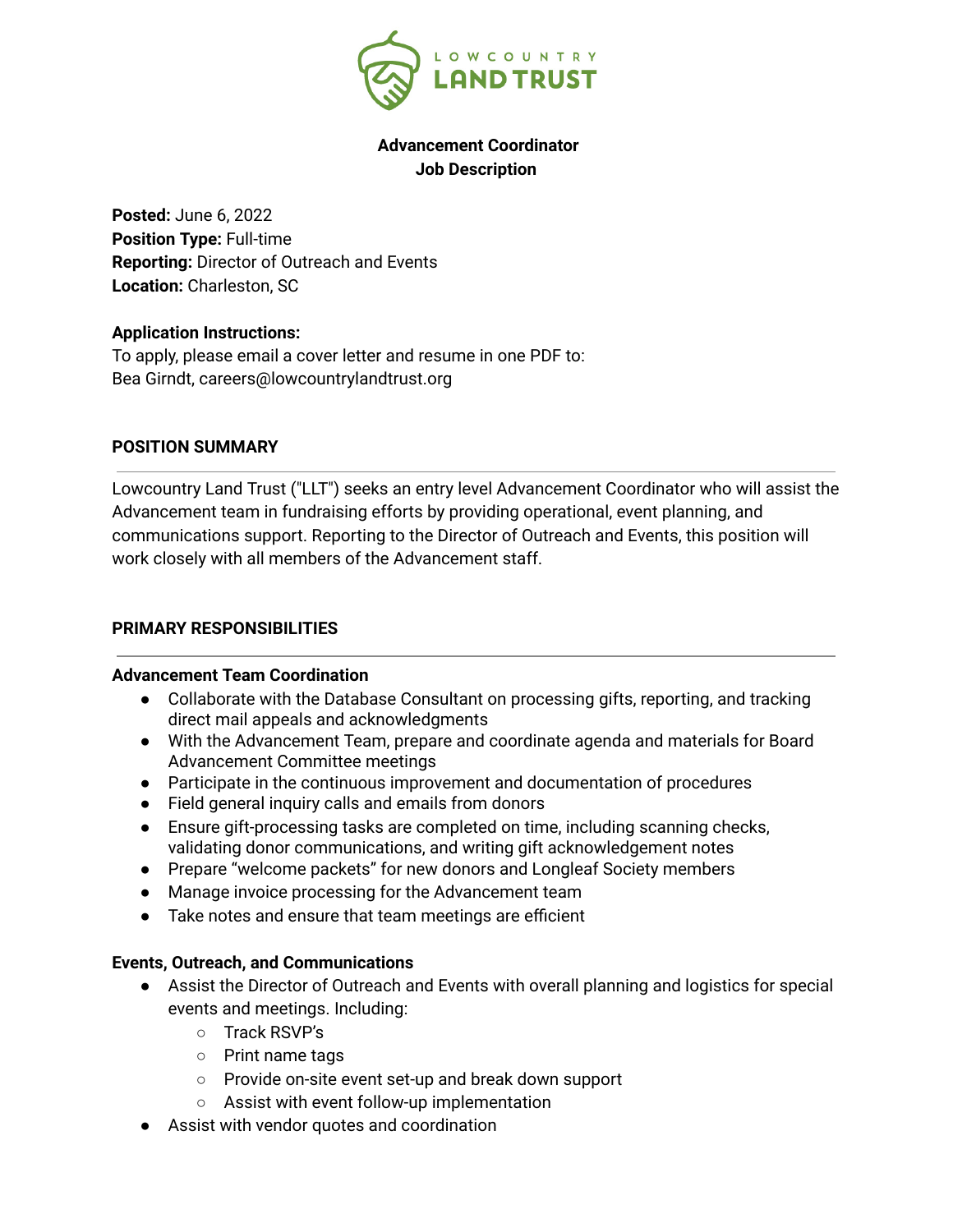- Assist with management of silent auction items
- Collect visual assets and brand materials from sponsors
- Assist with managing volunteers
- Coordinate with printers and mailing houses (including securing initial quotes) to ensure that invitations and other communications and are mailed on time

# **Other Duties as Required:**

The above statements are intended to describe the general nature and level of work being performed by an employee assigned to this position. They are not to be construed as an exhaustive list of all responsibilities, duties, and skills required. All staff members may be required to perform duties outside of their normal responsibilities from time to time, as needed.

# **QUALIFICATIONS**

### **Required:**

- Bachelor's degree from an accredited institution of higher education
- Demonstrated passion for conservation, the environment, and the Lowcountry

### **Desired competencies:**

- Ability to work independently and as part of a fast-paced team
- Excellent collaboration, time management, organizational, communication, and interpersonal skills
- Familiarity with G-suite, Microsoft Office, Mac OS
- Strong written and verbal communication, sense of customer service, and interest in nonprofit organizations
- Interest in growing a career in conservation, nonprofits, and environmental service

### **Software programs and applications used most frequently in our department:**

*Experience with these programs is not required, but candidates should note if they have used them in the past.*

- Canva
- Mail Chimp
- Raiser's Edge
- Monday.com
- Classy

### **TRAVEL**

Some regional travel may be required to assist with events, donor cultivation, or for professional development.